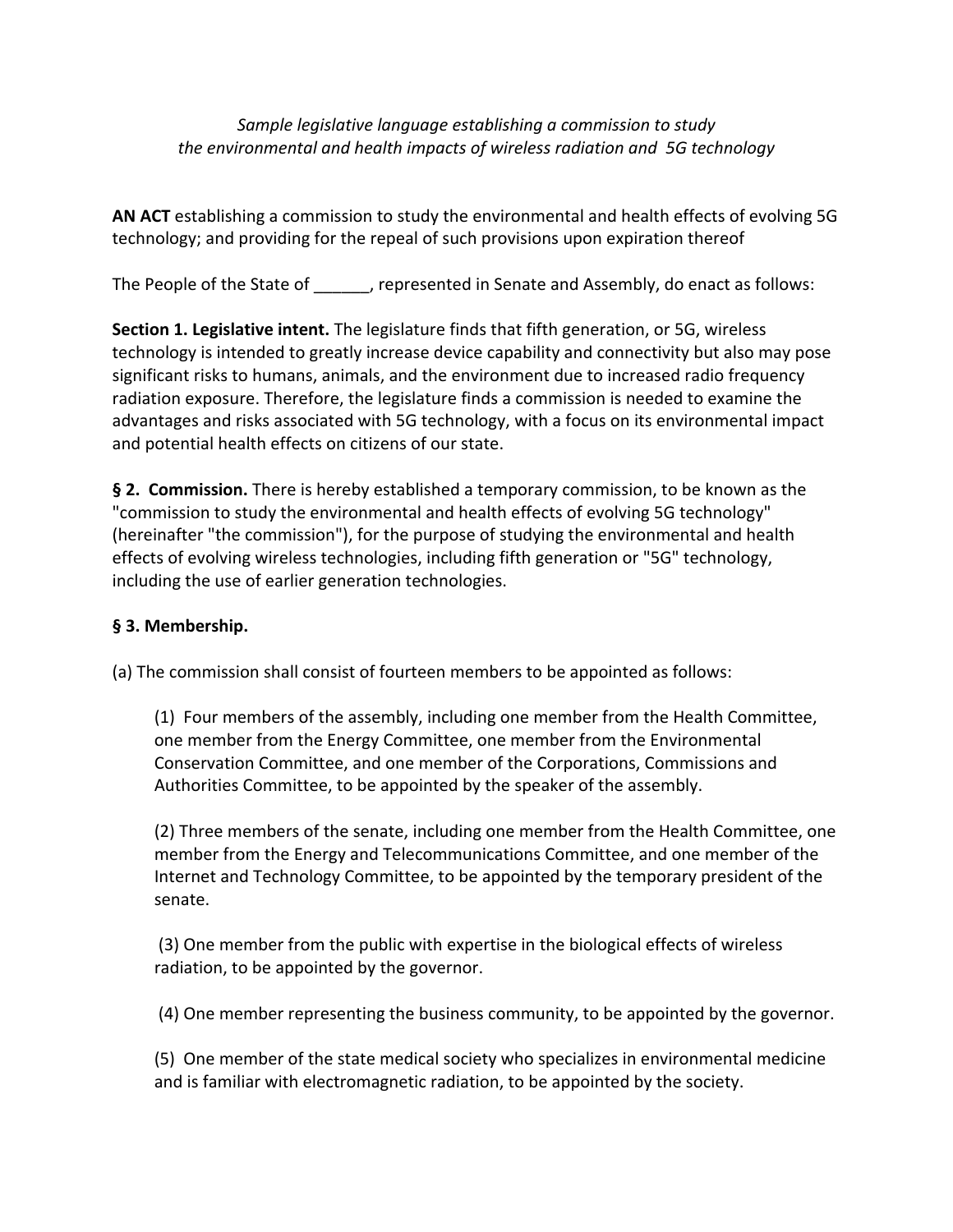(6) One member representing the state university system knowledgeable in radio frequency radiation, to be appointed by the Commissioner of Education of the State.

(7) One member of the cell phone/wireless technology industry, to be appointed by the temporary president of the senate.

(8) The Commissioner of the Department of Health, or his or her designee.

(9) The Chief Information Officer of the Office of Information Technology Services, or his or her designee.

(b) Vacancies in the membership of the commission shall be filled in the manner provided for original appointments.

(c) A chairperson and vice-chairperson of the commission shall be elected by a majority of its members, all members being present. Eight members of the commission shall constitute a quorum for the purposes of conducting business of the commission.

(d) The commission may meet within and without the state, shall hold at least one public hearing each quarter, and shall have all the powers of a legislative committee pursuant to the legislative law. The first meeting of the commission shall be called by the first-named assembly member. The first meeting of the commission shall be held within 45 days of the effective date of this act.

(e) Membership on the commission shall not constitute a public office.

(f) The members of the commission shall receive no compensation for their services, but shall be allowed their actual and necessary expenses incurred in the performance of their duties pursuant to this act.

## **§ 4. Duties and scope of inquiry**

(a) The commission shall:

(1) Examine the known and studied health and environmental impacts of exposure to wireless radio frequency radiation emitted by waves in the 300 kilohertz (kHz) - 100 gigahertz (GHz) range.

(2) Assess the short and long-term health and environmental impacts of exposure to 5G technology, which requires small cell antennas to be placed in close proximity to each other at telephone pole height from the ground, and will operate in conjunction with the existing 3G and 4G technology infrastructure.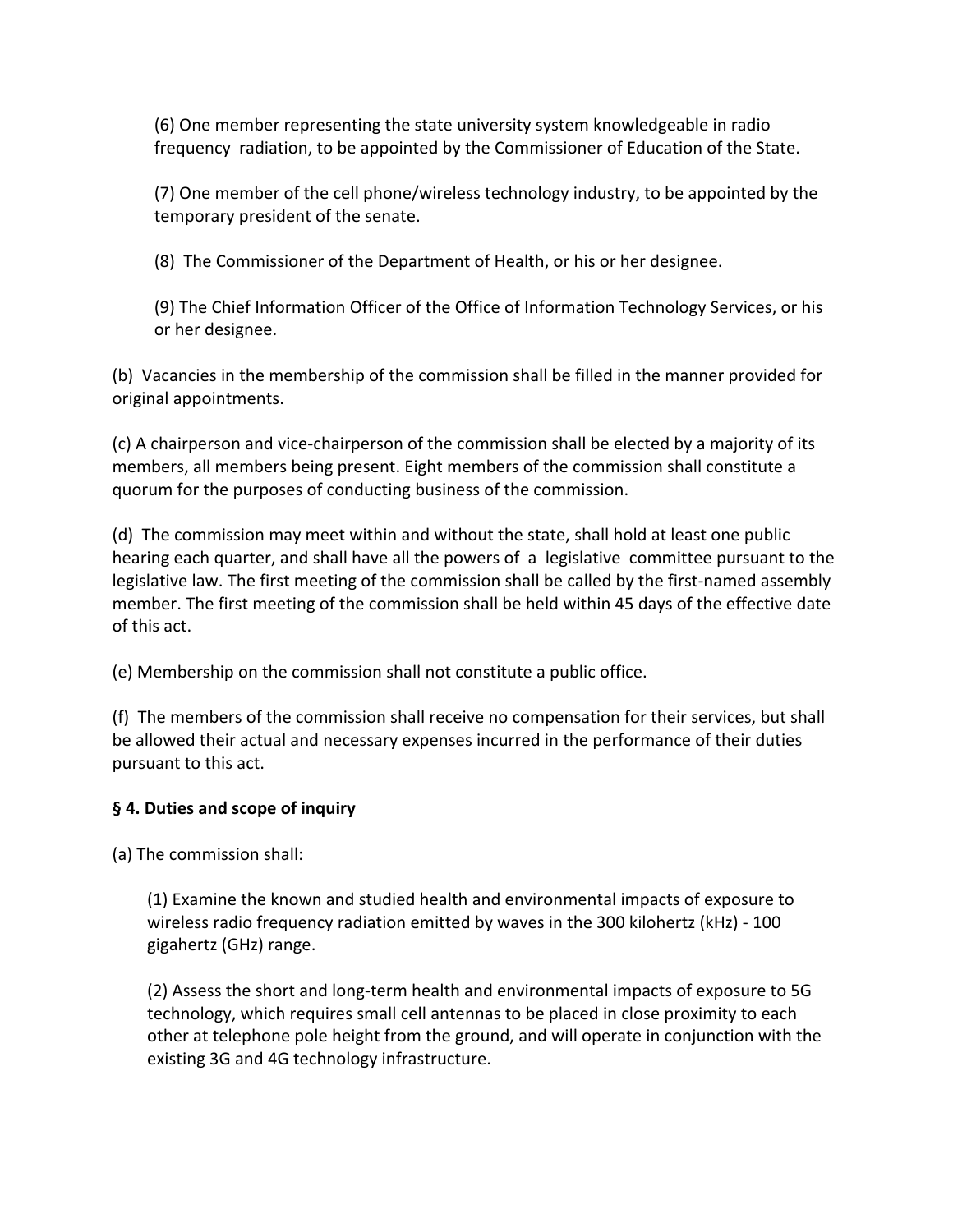(3) Receive testimony from the medical community including but not limited to experts in public health, epidemiology and oncology; the scientific community including but not limited to biologists, physicists and electrical engineers; the wireless technology industry including but not limited to wireless manufacturers and purveyors, as well as other organizations and members of the public with an interest in the deployment of 5G technology.

(4) Consider the following questions and the impact they may have on the citizens of the state:

(i) Why has the insurance industry recognized wireless radiation as a significant risk, and refused to insure wireless companies for financial loss due to health claims related to exposure to wireless radiation?

(ii) Why are manufacturers of wireless equipment, including cell phones, required to warn users to keep such devices away from the body?

(iii) How have peer-reviewed studies, including the recently published U.S. Toxicology Program 16-year \$30 million study, showing a wide-range of statistically significant DNA damage, brain and heart tumors, infertility, and many other ailments, been interpreted by U. S. government agencies?

(iv) Why has the FCC declined to update its 25-year old wireless radiation human exposure guidelines, which are based only on thermal effects and do not consider the non-thermal biological effects of wireless radiation?

(v) Why are the FCC's wireless radiation human exposure guidelines set for the United States less protective than those in Russia, China, Italy, Switzerland, and most of Eastern Europe?

(vi) Why have more than 220 of the world's leading scientists signed an appeal to the World Health Organization and the United Nations to protect public health from wireless radiation?

(vii) What is known about how the transmissions of wireless signals can impact the natural world, including plants, insects, birds and other animals?

(viii) What are the cumulative effects of pulsed wireless signals on human health?

## **§ 5. Reporting**

(a) The commission shall prepare and publish an interim report and a final report of its findings and recommendations. The reports shall: